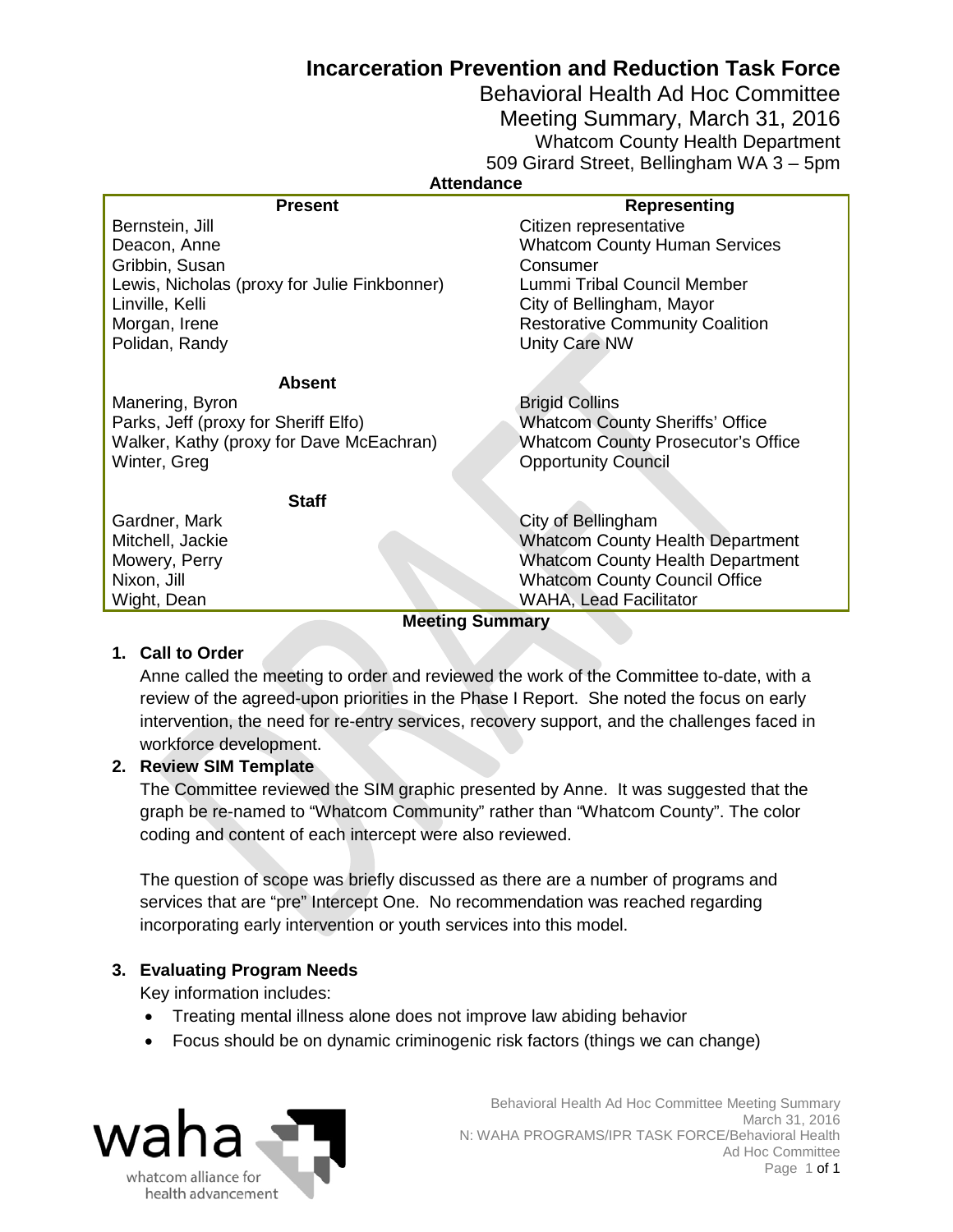# **Incarceration Prevention and Reduction Task Force**

Behavioral Health Ad Hoc Committee

Meeting Summary, March 31, 2016

Whatcom County Health Department

509 Girard Street, Bellingham WA 3 – 5pm

- Washington State Institute on Public Policy has additional information re. effective solutions
- Stepping Up Initiative Resources
	- o 4 key measures (with defined metrics)
		- Reduce the # of people booked into jail with BH disorders
		- **Reduce the length of time people with MI stay in jail**
		- **Increase connections to community-based services and support**
		- Reduce the  $#$  of people returning to jail

# **4. Criminogenic Risk Factors**

Anne reviewed Criminogenic Risk Factors (see meeting handouts) with the Committee.

- Age you begin
- History of criminal behavior
- Anti-social patterns of behavior
- (references hand-out again)
	- o Impulsiveness
	- o Restlessly aggressive
	- o Risk taking
	- o Anti-social thinking and attitudes
		- **Rationalizing your bad behavior**
		- **Minimization**
		- Sense of entitlement
	- o Criminal associates hanging out with people that reinforce your thinking
	- 4 other factors associated with but not predictive of criminal behaviors
		- o Substance use
		- o Poor familial relationships/dysfunctional families
		- o Poor performance in school and/or work
		- o Time is not spent doing positive social things; they hang out without positive or productive outlets

Anne also reviewed other factors that impact behavior, brain function (Adverse Childhood Experiences), and how mental illness and addiction are brain disorders that impact social and daily functioning, as well as judgment, decision-making, learning, thinking and mood.

# **5. Next Steps – Phase II Objectives**

The group discussed the Phase II report that is due in November and that the focus of the Phase II report is the triage facility. Anne suggested that this Committee focus on programs and services needed "pre triage facility" and "post triage facility" so that when we have the facility available for use, there will be programs and services that support entry into and exit from the facility.

LEAD-like programs (spread to the County as a whole)

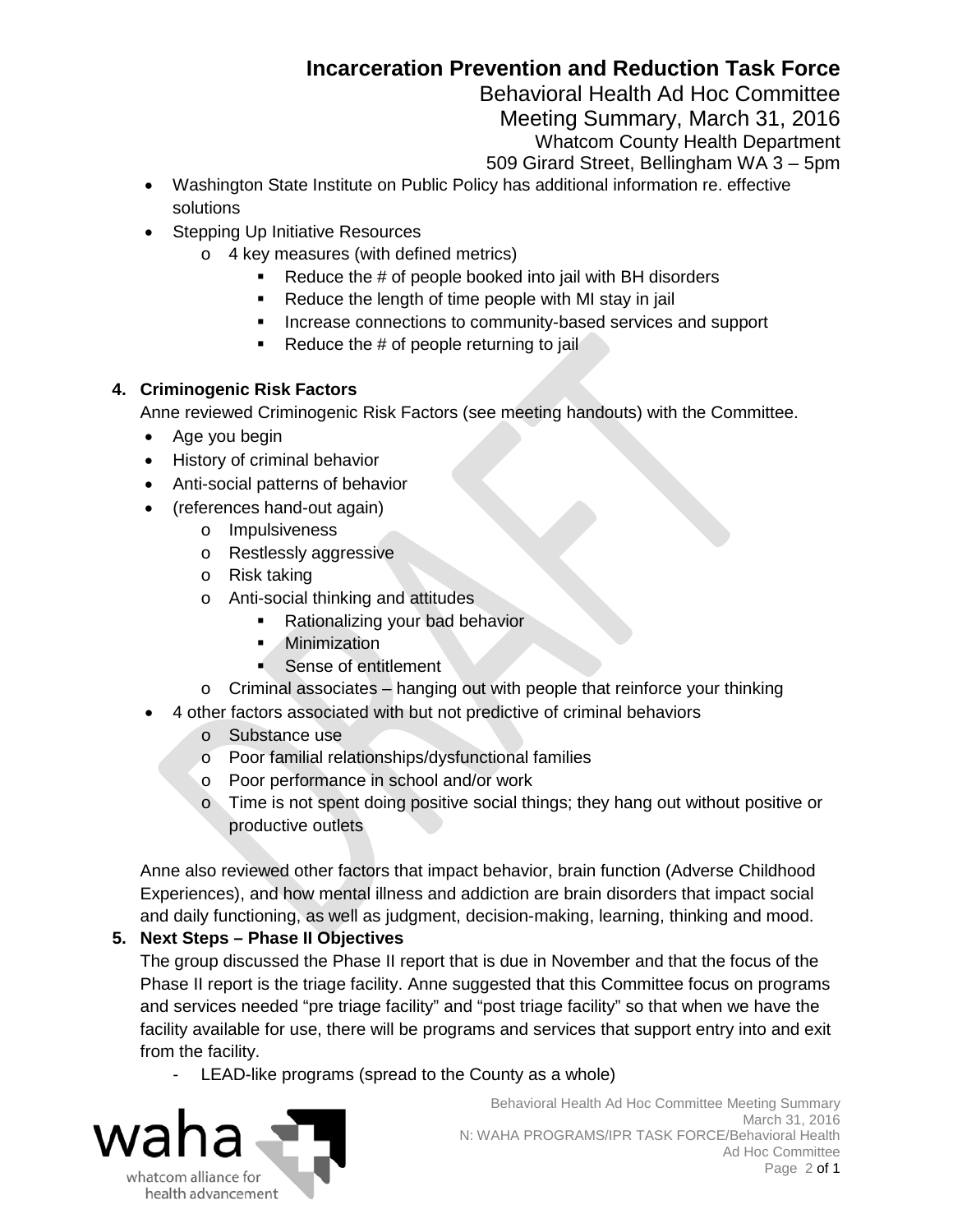# **Incarceration Prevention and Reduction Task Force**

Behavioral Health Ad Hoc Committee

Meeting Summary, March 31, 2016

Whatcom County Health Department

509 Girard Street, Bellingham WA 3 – 5pm

- o CPIT Mobile Crisis Team working with Law Enforcement
- Neighborhood policing
- Homeless Outreach Team
- Workforce development for care providers
- Expand SUD treatment and continuum of service levels
- Workforce development for citizens (supported employment)
- Need to keep Triage committee and BH Advisory Board informed

Need to find ways to connect with the small cities

# **6. BH Ad Hoc Meeting Schedule**

Whatcom County Health Department staff will send out a survey monkey to determine interest and availability as there appears to be a low turnout for the BH Ad Hoc Meetings.

- **7. Public Comment** None
- **8. Adjourned**

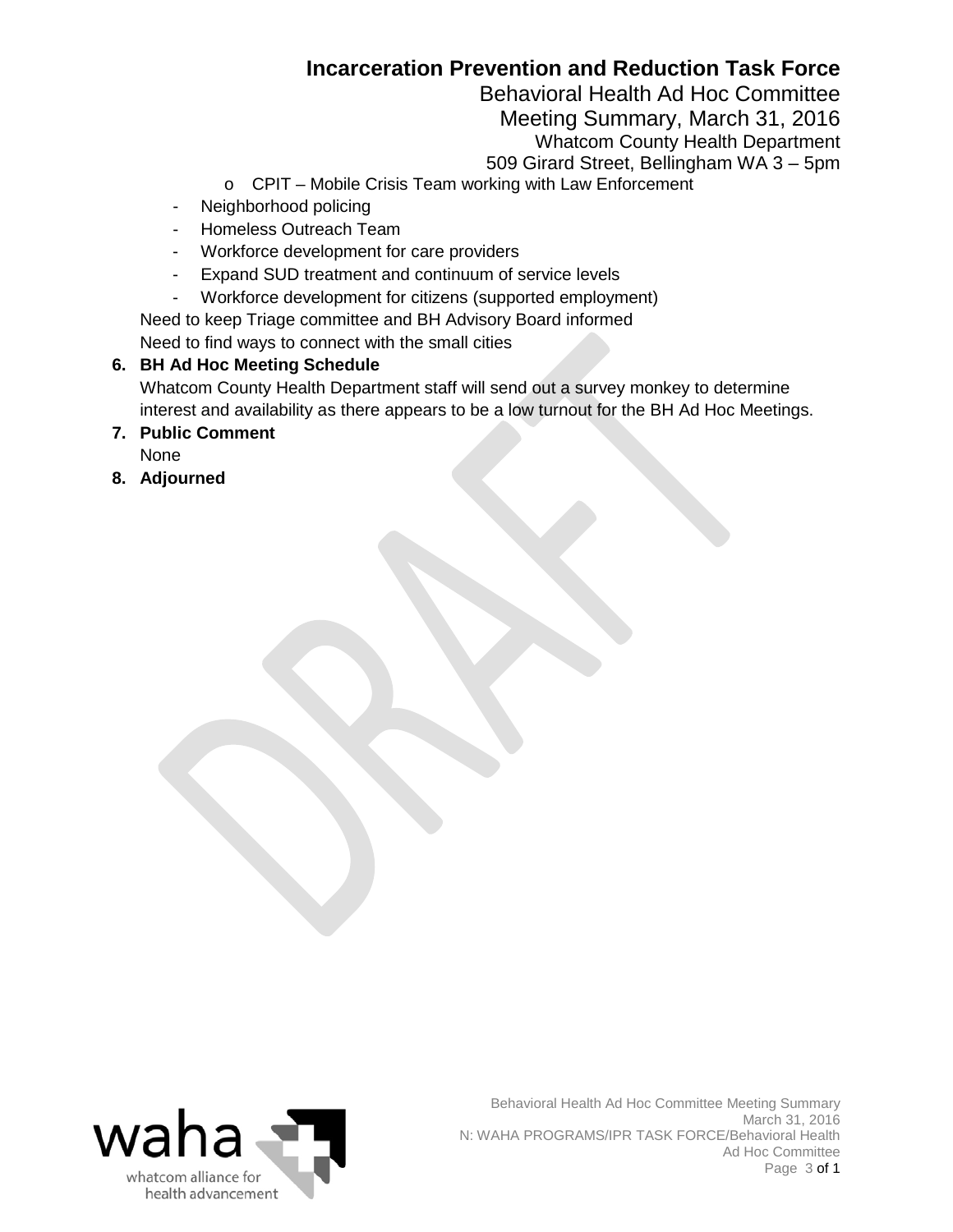#### **1. Welcome and Introductions**

Committee Chair Anne Deacon called the meeting to order at 3:00 p.m. at the Health Department Lower Level Conference Room, 509 Girard Street, Bellingham.

Members Present: Jill Bernstein, Anne Deacon, Julie Finkbonner, Randy Polidan

Also Present: Peter Ruffatto (for Kelli Linville)

Members Absent: Byron Manering, Susan Gribbin, Betsy Kruse, Kelli Linville, Greg Winter

### **2. Approval of the March 31, 2016 meeting summary**

Meeting summary review was held to the next meeting.

Deacon submitted a handout *(on file)* on a Huffington Post article regarding the Law Enforcement Assisted Diversion (LEAD) program in Seattle.

### **3. Review targeted priorities for programming**

Deacon stated that this committee previously decided to focus on both front door and back door programs and services for the triage facility. Front door services divert people into triage rather than being arrested or sent to jail. Back door services transition people to community treatment services once they are stabilized at the triage center. These services fall into the sequential intercept model (SIM) intercepts one and four.

### **4. Discussion with Sgt. Chad Cristelli, Bellingham Police Department, regarding proposed "LEAD-like" program**

Deacon introduced Sgt. Cristelli and stated they have been talking about the new Crisis Prevention and Intervention Team (CPIT) program and the mental health professional who works full time with the Bellingham Police Department. She described how the CPIT program works.

Cristelli presented the City of Bellingham Policy Department's behavioral health unit (BHU) programs.

- A police officer assigned to the BHU would team with the CPIT liaison
- At this time, the CPIT professional responds reactively and on call
- The BHU team would be proactive and work with the crime analyst, patrol, and other stakeholders